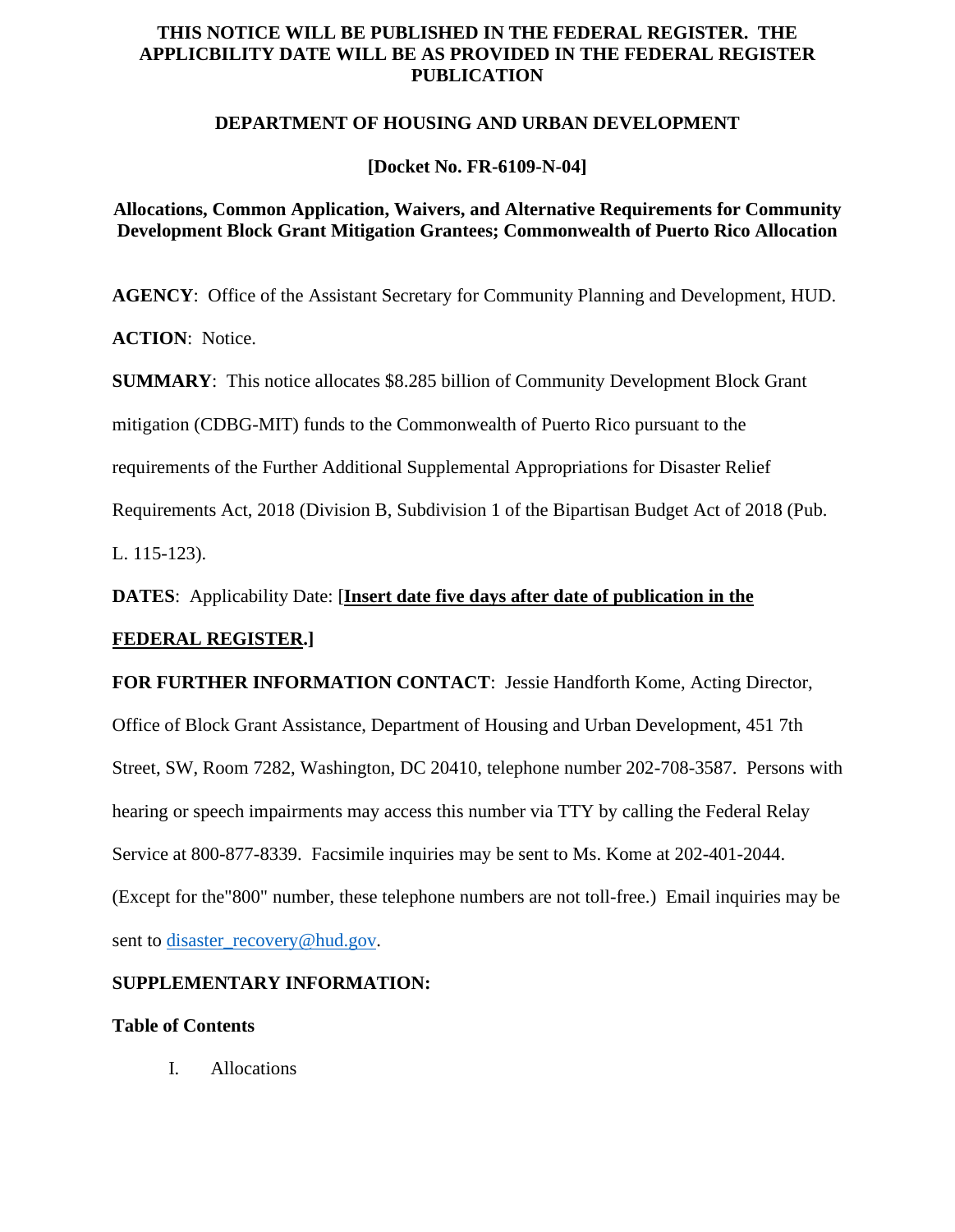- A. Background
- B. Use of Funds
- C. Grant Process
- II. Applicable Rules, Statutes, Waivers, Alternative Requirements, and Grant Conditions
- III. Catalog of Federal Domestic Assistance
- IV. Finding of No Significant Impact

### **I. CDBG-MIT Allocations**

#### I.A. *Background*

The Further Additional Supplemental Appropriations for Disaster Relief Requirements Act, 2018 (Division B, Subdivision 1 of the Bipartisan Budget Act of 2018, Pub. L. 115-123, approved February 9, 2018) (the "Appropriations Act"), made available \$28 billion in Community Development Block Grant disaster recovery (CDBG-DR) funds, and directed HUD to allocate not less than \$12 billion for mitigation activities proportional to the amounts that CDBG-DR grantees received for qualifying disasters in 2015, 2016, and 2017. A **Federal Register** Notice published by the Department on August 30, 2019 (84 FR 45838), allocated \$6.875 billion of CDBG-MIT funds to 14 state and local governments and described the grant requirements and procedures, including waivers and alternative requirements applicable to CDBG-MIT funds ("the CDBG-MIT Notice").

The CDBG-MIT Notice recognizes that CDBG-MIT funds are to be used for distinctly different purposes than CDBG-DR funds and that the level of funding and nature of programs and projects that are likely to be funded requires all CDBG-MIT grantees and their subrecipients to strengthen their program management capacity, financial management, and internal controls.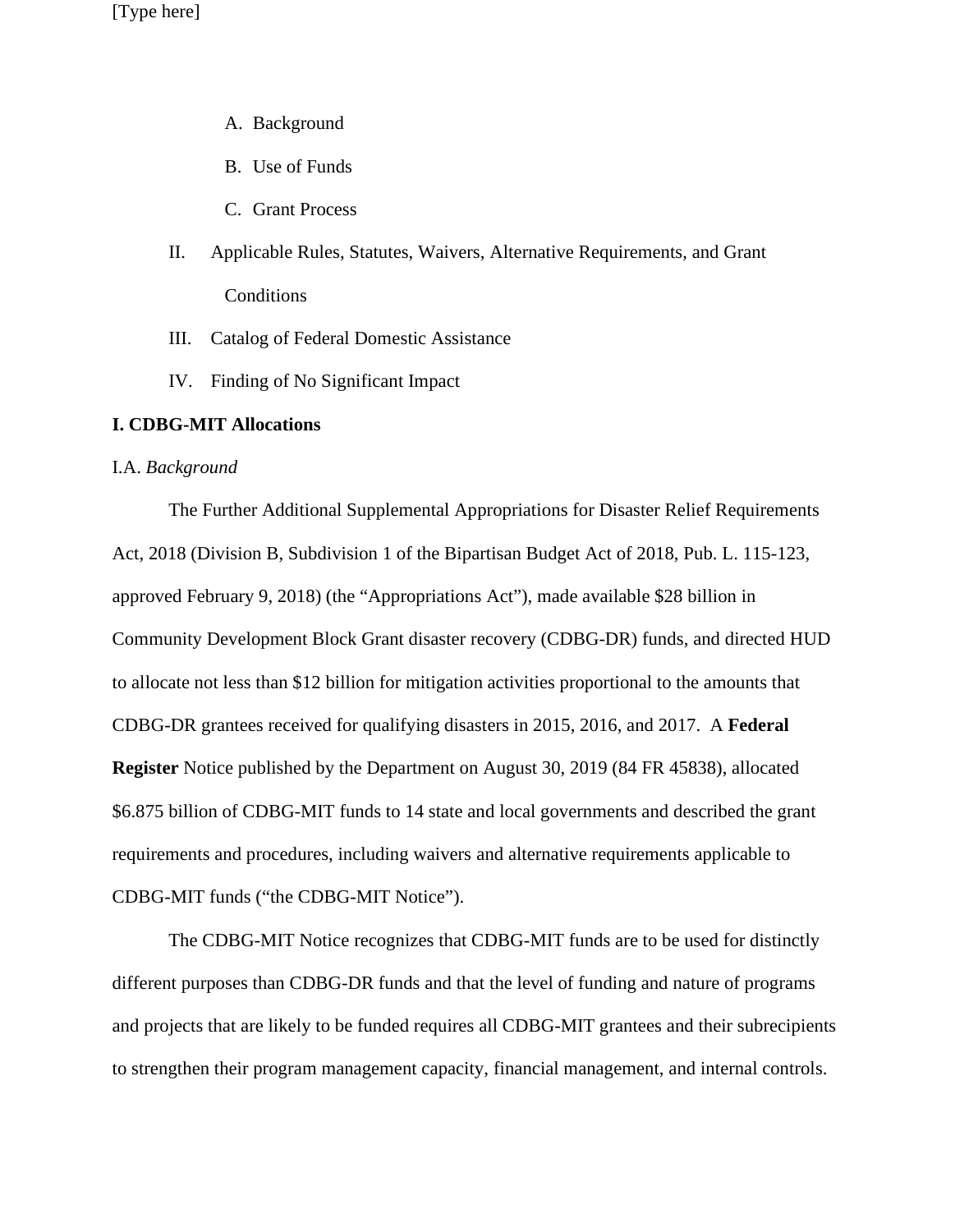Under the CDBG-MIT Notice, each grantee is required to strengthen its internal audit function, specify the criteria for subrecipient selection, increase subrecipient monitoring, and establish a process for promptly identifying and addressing conflicts under the grantee's conflict of interest policy. The CDBG-MIT Notice also states the Department's intent to establish special grant conditions for individual CDBG-MIT grants based upon the risks posed by the grantee, including risks related to the grantee's capacity to carry out the specific programs and projects proposed in its action plan. These conditions are designed to provide additional assurances that mitigation programs are implemented in a manner to prevent waste, fraud, and abuse and that mitigation projects are effectively operated and maintained.

The CDBG-MIT Notice acknowledges the governance and financial management challenges of the Commonwealth of Puerto Rico. For all CDBG-MIT grantees, the CDBG-MIT Notice references the Department's expectation that grantees will take steps to set in place substantial governmental policies and organizational structure to enhance the impact of HUDfunded investments. For the Commonwealth of Puerto Rico, this goal may be achieved through reforms in land ownership records and addressing the occurrence of informal housing, while enhancing the safety of the Commonwealth's residents. The CDBG-MIT Notice also notes that it is imperative that all CDBG-MIT grantees collect and supply sufficient revenues for future operation and maintenance costs of programs and projects funded with this CDBG-MIT grant. Additionally, prior to 2017, the Department of Housing of Puerto Rico (PRDOH), who has been designated as the entity responsible for administering the CDBG-DR allocations in response to Hurricanes Irma and Maria, had not previously administered CDBG-DR funds. Because PRDOH does not have previous experience managing CDBG-DR funds, HUD has reviewed the Commonwealth's Staffing Analysis Worksheet and determined that PRDOH must continue to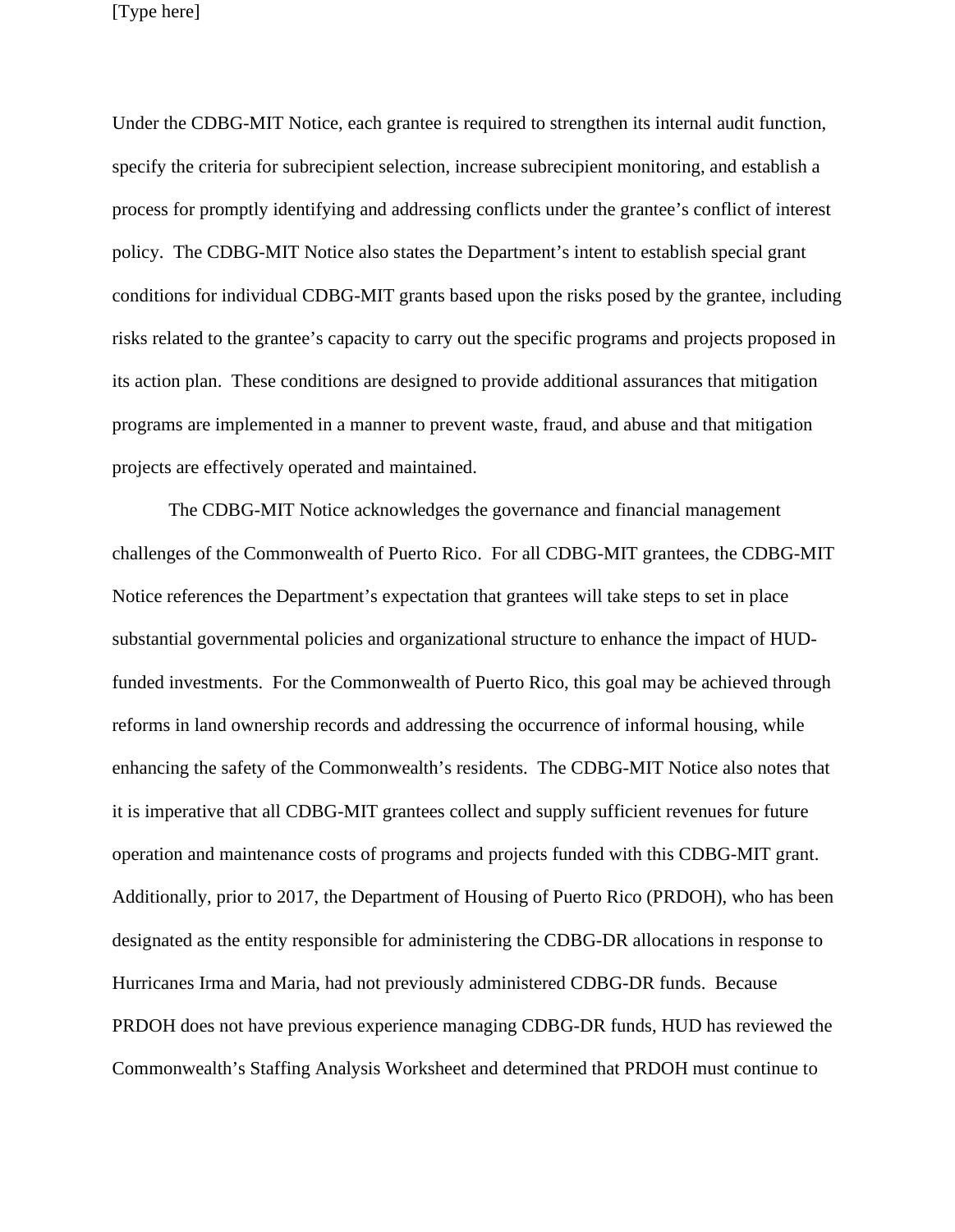secure staff and contractors to build its capacity and knowledge of federal requirements, including civil rights related program requirements. These considerations emerge as particular unmitigated risks for the Commonwealth of Puerto Rico, in light of the substantial amount of CDBG-MIT funding allocated under this notice and the general fiscal condition of the Commonwealth.

Accordingly, to further reduce the specific potential risks associated with the above challenges, this notice builds upon the requirements of the CDBG-MIT Notice and establishes additional grant conditions to reduce risk and support the successful implementation of this CDBG-MIT allocation by the Commonwealth of Puerto Rico. These measures are designed to augment and support HUD's continual technical assistance and monitoring efforts, undertaken in partnership with the grantee.

This notice allocates \$8.285 billion in CDBG-MIT funds to the Commonwealth of Puerto Rico for mitigation activities in accordance with the Appropriations Act and the CDBG-MIT Notice. The grantee receiving an allocation of funds under this notice is subject to the requirements of the CDBG-MIT Notice, including waivers and alternative requirements, and any additional requirements imposed by this or future **Federal Register** notices.

| Disaster No. | <b>Grantee</b>                 | <b>CDBG-MIT</b><br><b>Allocation</b> | <b>Minimum</b> amount<br>to be expended in<br>the HUD-<br>identified "most<br>impacted and<br>distressed" areas<br>listed herein | <b>HUD-identified "most impacted"</b><br>and distressed" areas |
|--------------|--------------------------------|--------------------------------------|----------------------------------------------------------------------------------------------------------------------------------|----------------------------------------------------------------|
| 4336, 4339   | Commonwealth<br>of Puerto Rico | \$8,285,284,000                      | \$8,285,284,000                                                                                                                  | All components of the<br>Commonwealth of Puerto Rico           |

In accordance with the Appropriations Act, the CDBG-MIT allocation is based on the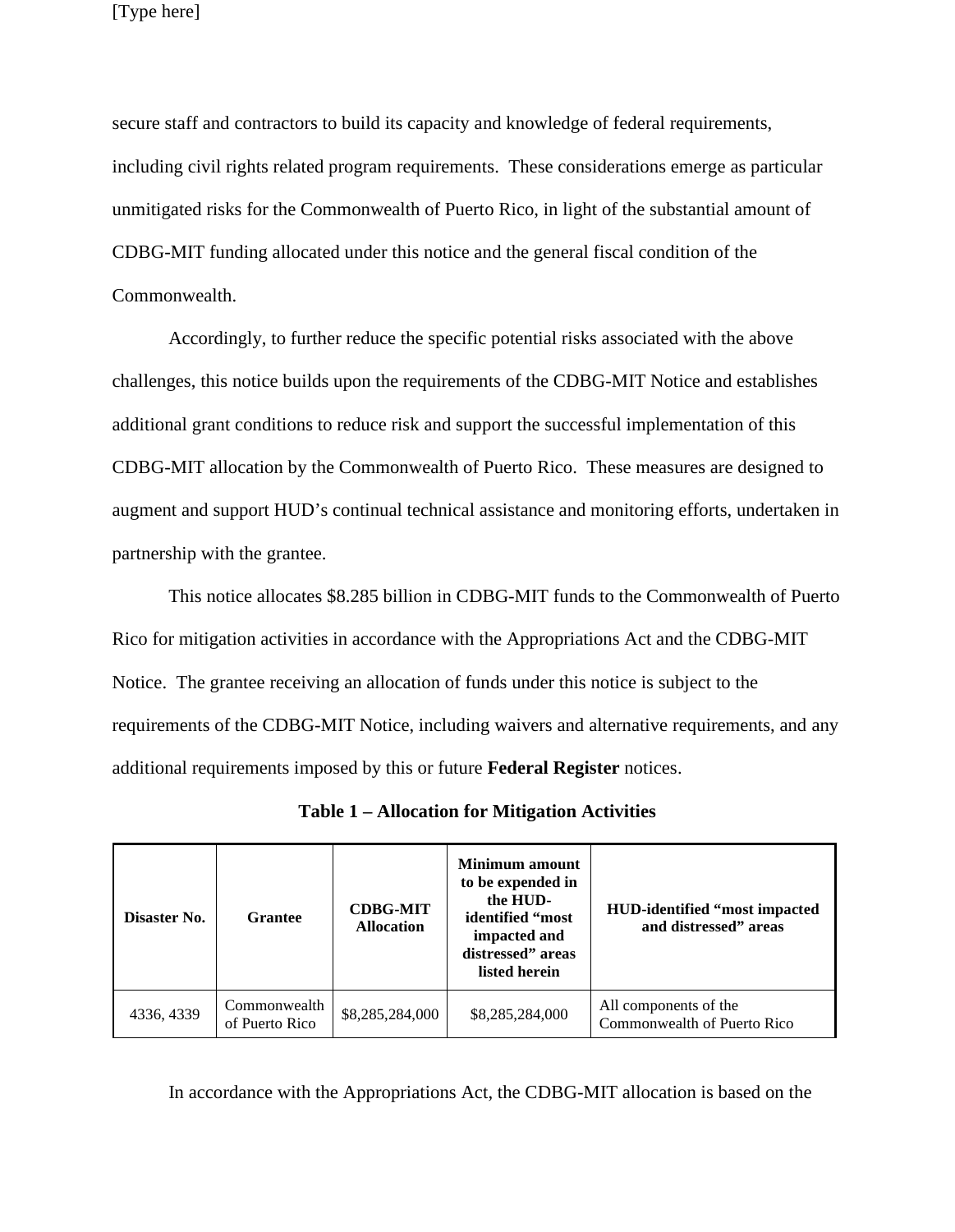grantee's proportional share of total CDBG-DR funds allocated for all eligible disasters in 2015, 2016, and 2017.

#### I.B. *Use of Funds*

The Appropriations Act requires that prior to the obligation of CDBG-MIT funds by the Secretary, a grantee shall submit a plan to HUD for approval detailing the proposed use of all funds. The plan must include the criteria for eligibility, and how the use of these funds will address risks identified through a mitigation needs assessment of the most impacted and distressed areas. The definition of mitigation activities and the requirements for the submission of an action plan are identified in section II of the CDBG-MIT Notice.

#### I.C. *Grant Process*

The Commonwealth of Puerto Rico must submit the financial certification documentation required by section V.A.1.a of the CDBG-MIT Notice, as amended herein, and the implementation plan and capacity assessment required by section V.A.1.b. of the CDBG-MIT Notice. All deadlines for the submissions necessary for the Secretary's certification of financial controls, procurement processes and adequate procedures, and the implementation plan and capacity assessment referenced in the CDBG-MIT Notice, are determined by the applicability date of this notice.

The grantee must submit an action plan per the requirements of section V.A.2 of the CDBG-MIT Notice no later than September 4, 2020, unless the grantee requests, and HUD approves, an extension of the submission deadline as provided for in the CDBG-MIT Notice.

To begin expending CDBG-MIT funds, the grantee must follow the grant process in the CDBG-MIT Notice in section IV, with all timelines for grantee submissions to commence on the applicability date of this notice.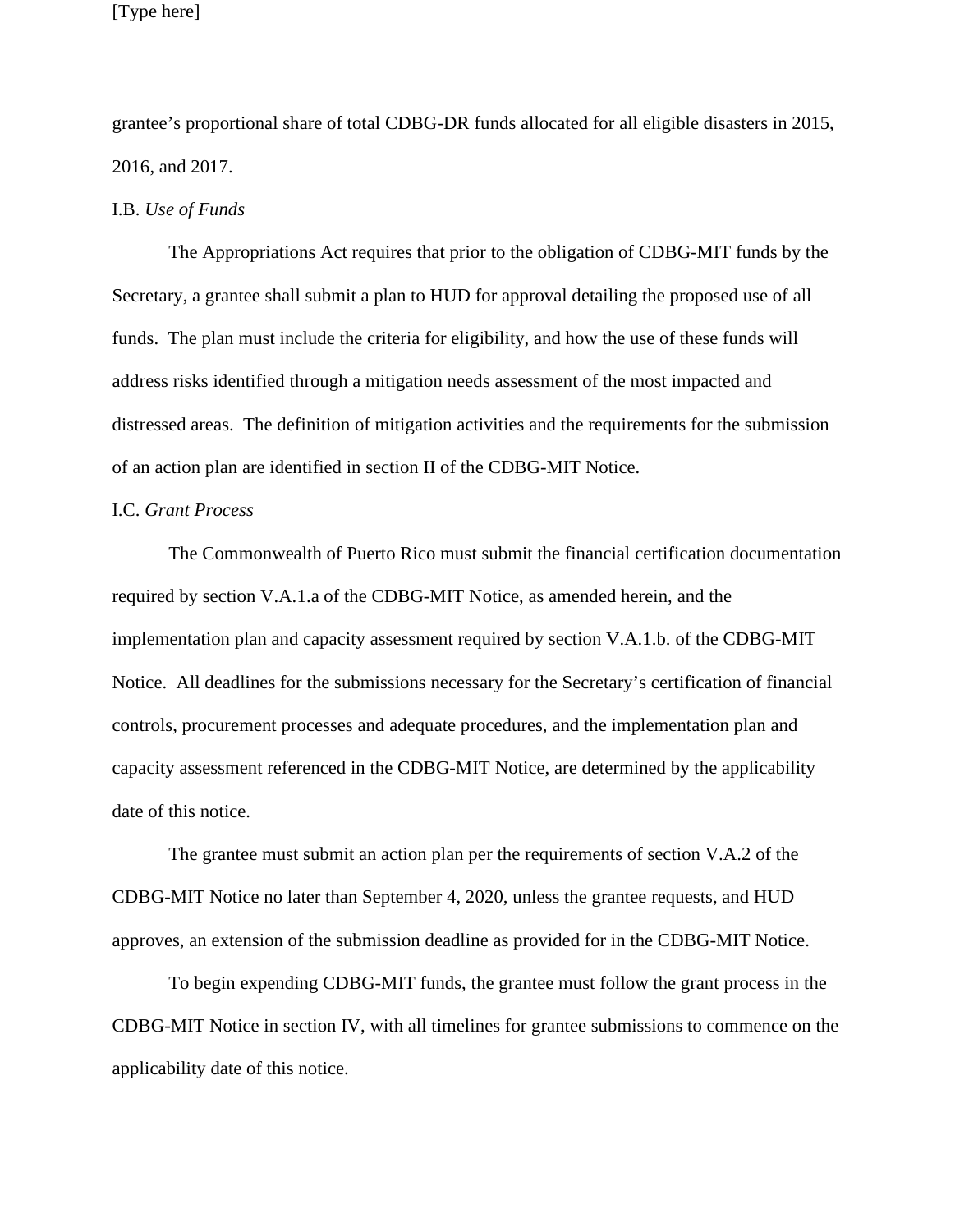### **II. Applicable Rules, Statutes, Waivers, Alternative Requirements, and Grant Conditions**

CDBG-MIT grants are subject to the requirements of the CDBG-MIT Notice, which include requirements of the Appropriations Act and waivers and alternative requirements. The waivers and alternative requirements provide additional flexibility in program design and implementation to eligible mitigation activities to lessen the impact of future disasters, while also ensuring that statutory requirements are met. All references to states and State grantees in the CDBG-MIT Notice and this notice shall include the Commonwealth of Puerto Rico. The Commonwealth may request additional waivers and alternative requirements from the Department as needed to address specific needs related to its mitigation activities. Waivers and alternative requirements are effective five days after they are published in the **Federal Register.** 

This section of the notice establishes additional rules, waivers and alternative requirements, and grant conditions specific to the allocation of CDBG-MIT funds for the Commonwealth of Puerto Rico.

### II.A. *Limitation on use of CDBG-MIT funds for electrical power system enhancements.*

In addition to the appropriation of CDBG-MIT funds, the Appropriations Act requires HUD to allocate \$2 billion of CDBG-DR funds to provide enhanced or improved electrical power systems in response to Hurricane Maria. HUD announced the allocation of these funds to the U.S. Virgin Islands and the Commonwealth of Puerto Rico and provided that the electrical power system allocation shall be governed by a subsequent notice. To enhance the use of the \$2 billion allocated to enhance or improve electrical power systems, the grantee may wish to use CDBG-MIT funds to lessen the risks of disaster-related damage to electric power systems. However, successful efforts to restore, enhance, and improve electrical power systems, and guard this infrastructure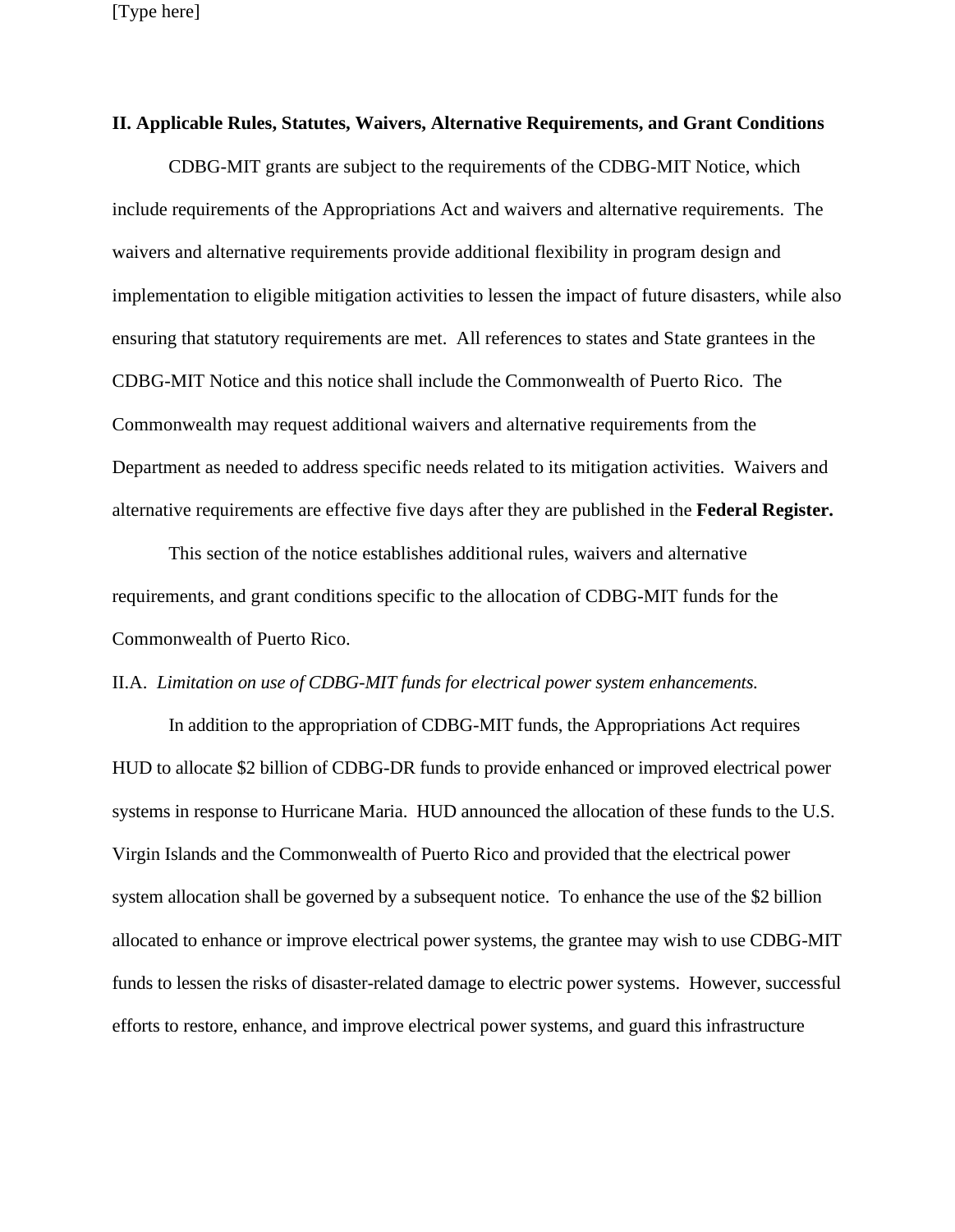against future disasters, will require coordination across multiple sources of Federal financial assistance provided for this purpose.

Therefore, the grantee is prohibited from using CDBG-MIT funds for mitigation activities to reduce the risk of disaster related damage to electric power systems until after HUD publishes the **Federal Register** notice governing the use of the \$2 billion for enhanced or improved electrical power systems. This limitation includes a prohibition on the use of CDBG-MIT funds for mitigation activities carried out to meet the matching requirement, share, or contribution for any Federally-funded project that is providing funds for electrical power systems improvements until HUD publishes the **Federal Register** notice governing the use of CDBG-DR funds to provide enhanced or improved electrical power systems. After publication of HUD's electrical power systems notice, use of CDBG-MIT funds to mitigate risks to electric power systems, including the provision of non-Federal cost share for any Federally-funded activity related to electrical power systems, shall be limited to activities that meet the requirements for CDBG-MIT funds and that are not inconsistent with the requirements of HUD's electrical power systems notice and any additional requirements on the use of CDBG-MIT funds published in that notice.

#### II.B. *Grant Conditions*

The *Uniform Administrative Requirements, Cost Principles, and Audit Requirements for Federal Awards* (2 CFR part 200) direct HUD to assess risks posed by the grantee and authorize HUD to impose special grant conditions that correspond to the assessed degree of risk. As described in the CDBG-MIT Notice, HUD will establish special grant conditions for individual CDBG-MIT grants based upon assessed risks, including risks related to the grantee's capacity to carry out the specific programs and projects proposed in its action plan. These conditions are designed to provide additional assurances that actions are carried out to address grantee-specific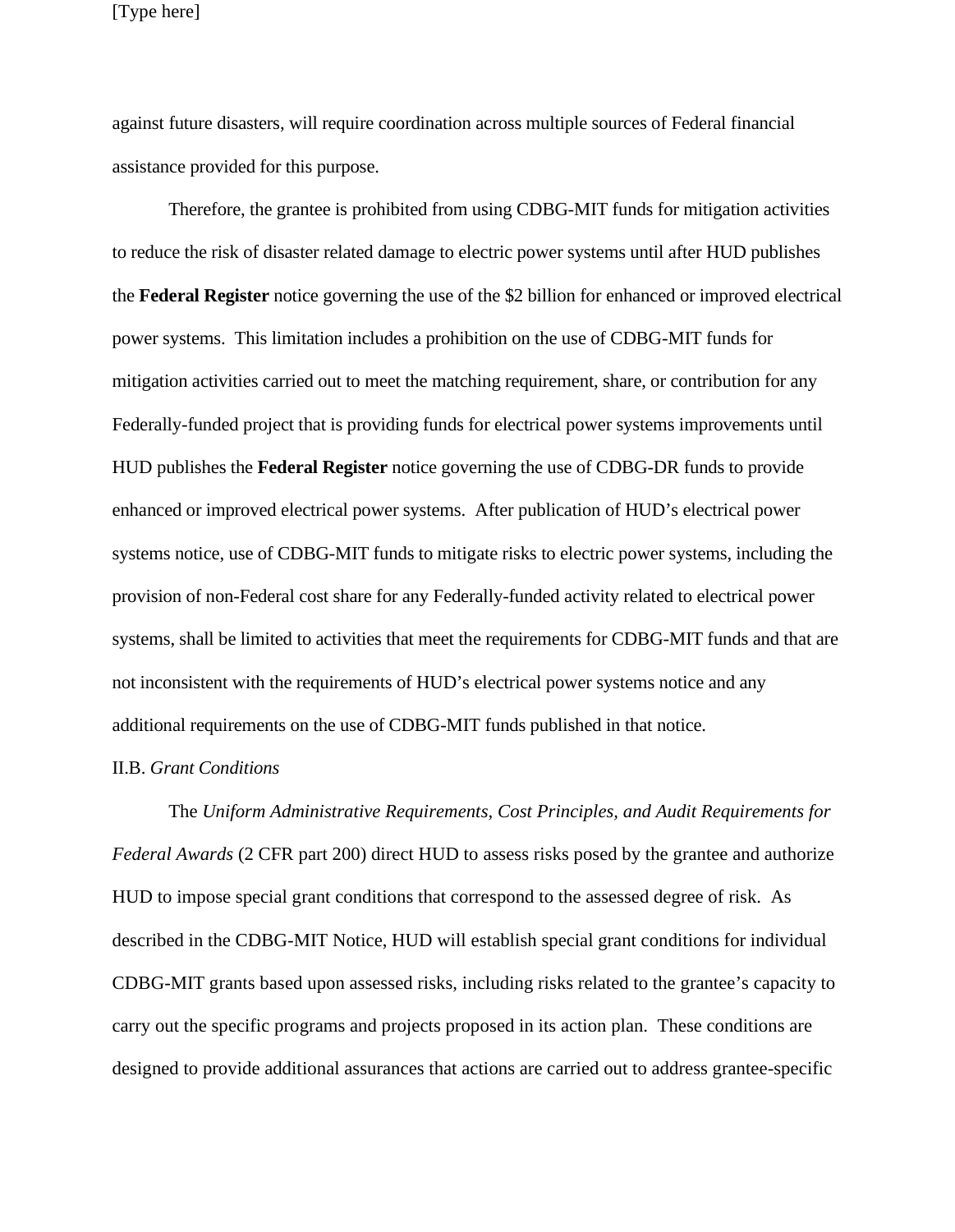risks, such as the potential for waste, fraud, and abuse, or the potential that failure to effectively operate and maintain infrastructure will interfere with anticipated risk mitigation value of CDBG-MIT activities. At any time, if HUD determines that an identified risk has been mitigated and the grantee has met the required grant terms and conditions, HUD can modify or remove those terms and conditions. To address identified risks, the Department will establish grant conditions for the Commonwealth of Puerto Rico which shall include, but not be limited to, the following requirements:

#### II.B.1. *Special Condition related to program risk*.

In response to the scale and complexity of the Grantee's mitigation activities and implementation, as a condition to HUD's obligation of CDBG-MIT funds the grantee shall request and submit to HUD any certification, observations, and recommendations by the Financial Oversight and Management Board (FOMB) established by the Puerto Rico Oversight, Management, and Economic Stability Act (PROMESA), that the action plan and any related program budgets are consistent with any reasonably related provisions of the applicable FOMBcertified budgets and fiscal plans. This condition shall not be interpreted to require a review and certification that is outside of the FOMB's authority.

The Secretary of HUD retains authority to permit the Grantee to access funds notwithstanding the certification requirement upon making a finding that doing so is necessary to effectuate the efficient administration of this grant award at his discretion. In exercising this authority, the Secretary of HUD may require conditions to address FOMB recommendations. The following conditions are imposed on each obligation of grant funds:

 HUD's Federal Financial Monitor shall review any obligation. HUD shall approve the obligation if the grantee satisfactorily resolves all findings of substantial noncompliance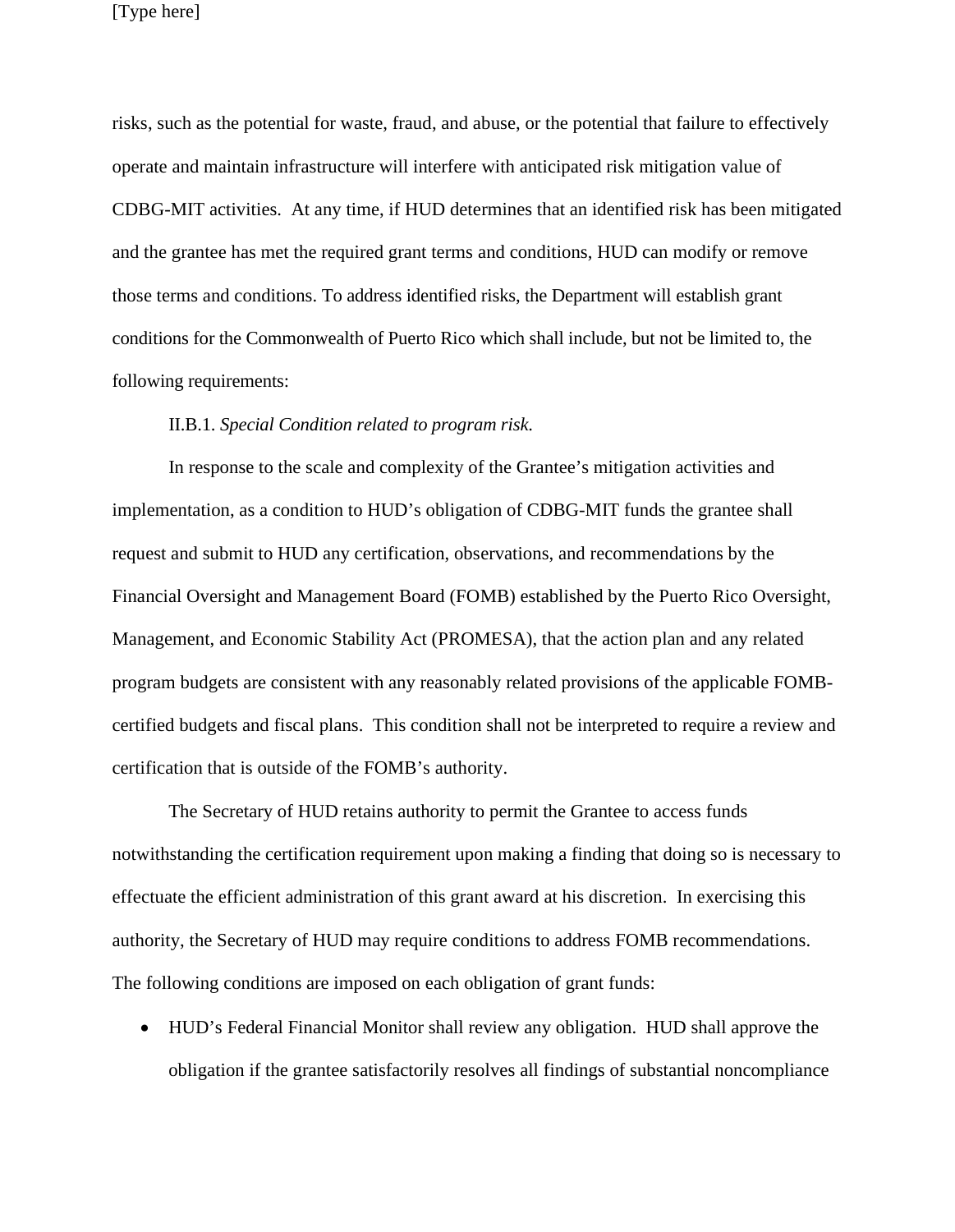related to the use of grant funds and complies with all grant conditions in its grant agreement.

- The Grantee may not draw down funds for an activity in its action plan for mitigation until the Grantee submits to [disaster\\_recovery@hud.gov](mailto:disaster_recovery@hud.gov) final policies and procedures for implementation of the activity.
- The Grantee shall enter into a Memorandum of Agreement with HUD for technical assistance to support compliant program launch within 90 days.

II.B.2. *Additional requirements for financial management.*

II.B.2.a. *Enhanced DRGR voucher review*. Based on the risk posed by the Grantee's limited financial management staff capacity and to ensure compliant implementation of the Grantee's internal control framework, the Grantee must maintain and adhere to the policies and procedures for its established Financial Management System and internal control framework, or submit to HUD a new plan with a schedule for otherwise obtaining and maintaining the necessary financial management capacity. In order for HUD to monitor the grantee's financial management capacity, the Commonwealth of Puerto Rico shall provide, via upload in DRGR, support documentation for each voucher drawdown request made in DRGR for its CDBG-MIT grant. The Commonwealth shall continue to upload support documentation for its voucher drawdown requests in DRGR until completion of HUD's first two on-site monitoring reviews and the grantee's resolution of any significant findings that result from those reviews.

II.B.2.b. *Drawdown milestones*. To reduce risk, HUD will establish a grant condition that will require the grantee to take certain steps prior to drawing over a certain percentage of available funds, such as: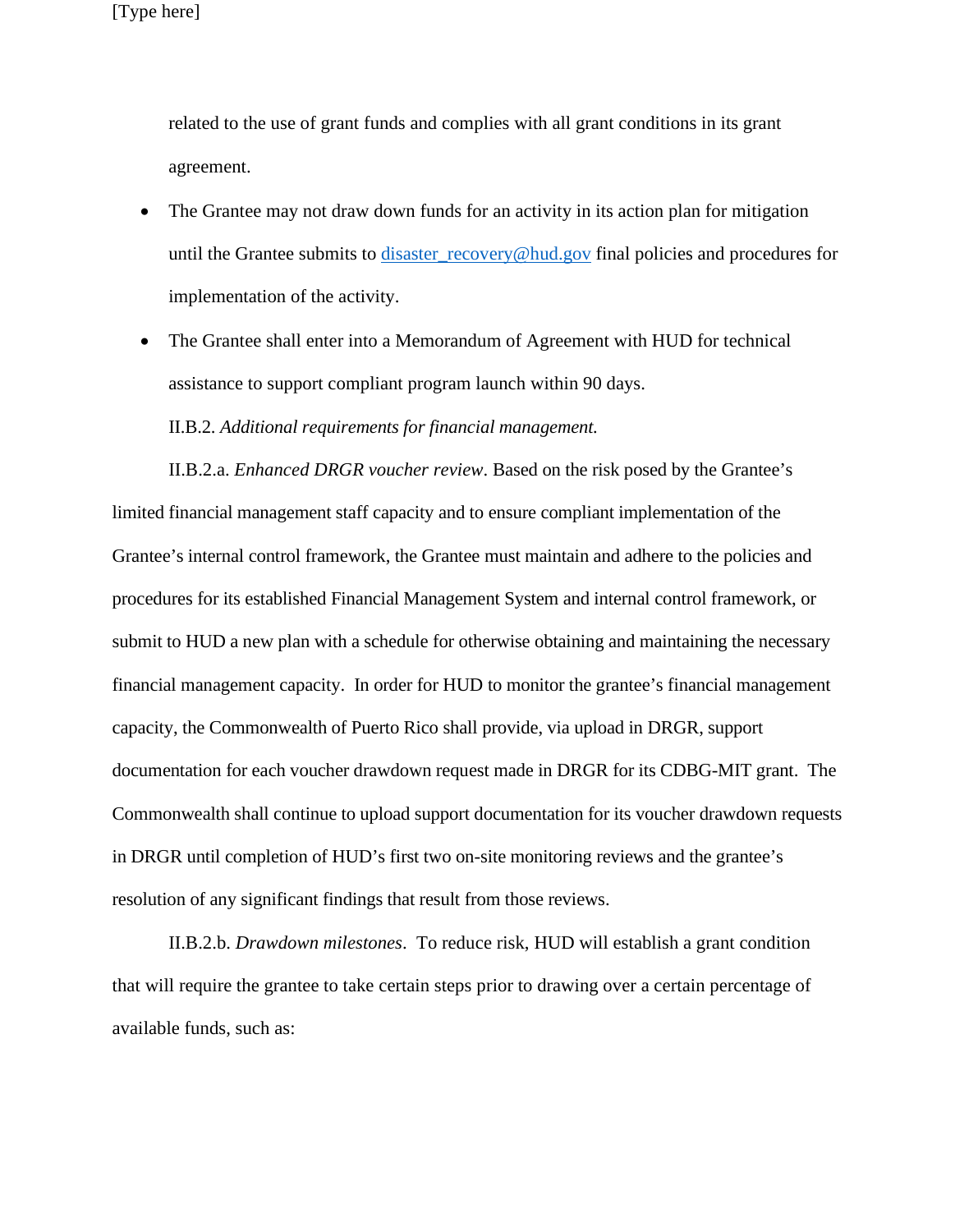- i. Update its DRGR administration module to include a list of all grant-related internal audit issues (i.e. findings or concerns) and recommendations along with the resolution or planned resolution of these issues;
- ii. Update its DRGR administration module to include a summary of each open Single Audit recommendation for (1) the Grantee and/or (2) subrecipient along with the resolution or planned resolution of the audit recommendation;
- iii. Update its DRGR administration module to include a summary of each open HUD OIG recommendation related to this grant together with its resolution or planned resolution;
- iv. Update DRGR administration module to include a summary of each HUD monitoring recommendation related to this grant along with the resolution or planned resolution of the OIG recommendation; and,
- v. Review its management and capacity plan and inform HUD of all updates, including an explanation for each missed milestone, if any.

HUD will review the information submitted by the grantee to determine whether the Grantee demonstrates capacity to make timely and effective corrective actions on identified deficiencies and compliance issues. If HUD determines the Grantee does not demonstrate such capacity, HUD may take additional corrective actions, such as restricting access to grant funds pending resolution of identified issues. If the Grantee fails to comply with this condition, HUD will block access to all or a portion of the grant funds, pending HUD on-site review of the Grantee's management controls.

II.B.3. *Special condition related to detection and prevention of fraud, waste, and abuse.* 

Section V.A.1.a of the CDBG-MIT Notice establishes the submission requirements that are required for HUD's certification of the proficiency of a CDBG-MIT grantees' financial controls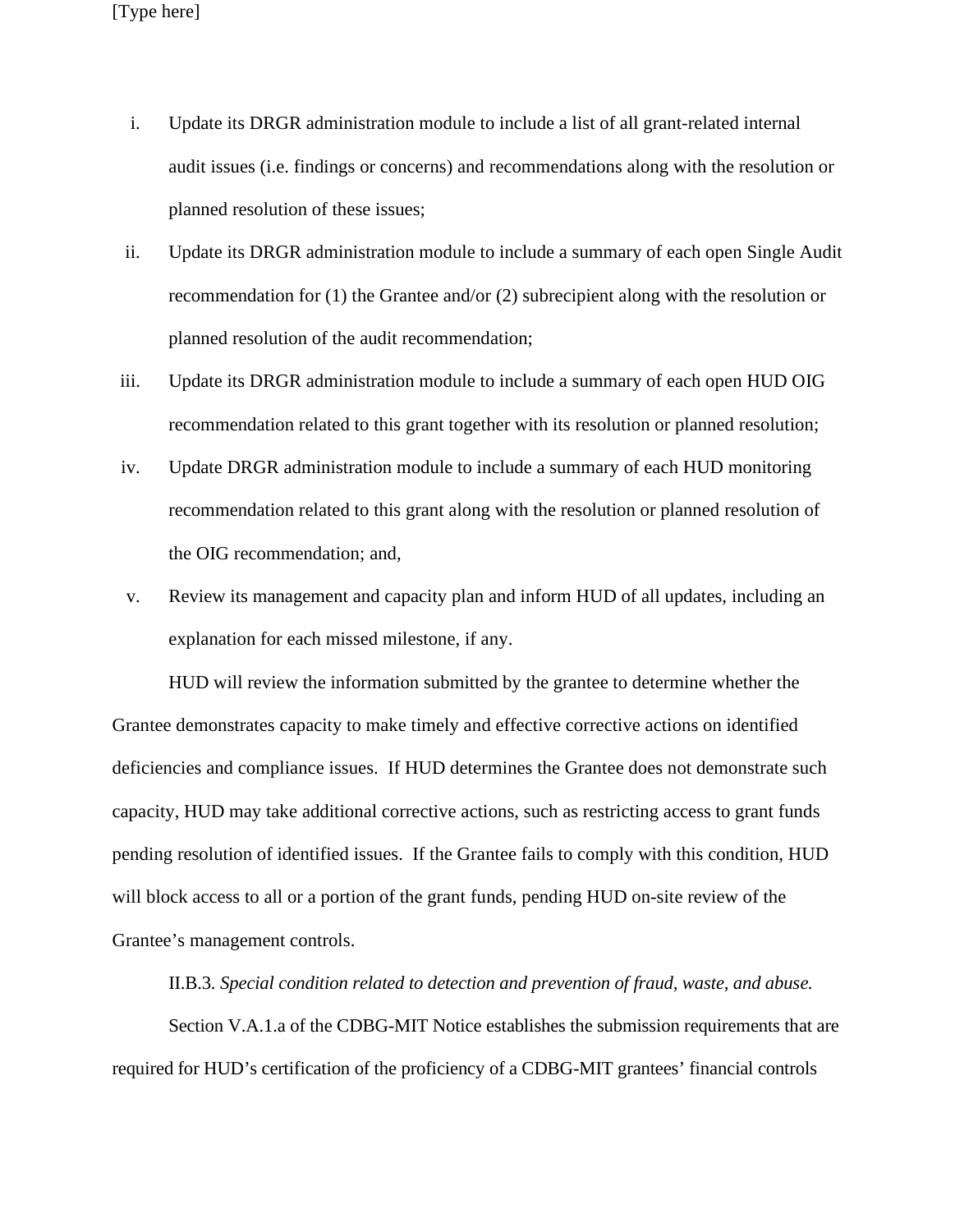and procurement processes, and adequate procedures for grants management. Among the required submissions are grantee procedures to detect and prevent fraud, waste, and abuse, including a requirement that each grantee indicate how it will "verify the accuracy of information provided by (CDBG-MIT) applicants." To address the risk of fraudulent application information and reflect a connection to on-going efforts of the Commonwealth to update its 911 database, property tax records, and GIS maps to include all housing units and to help housing rehabilitation applicants clear title issues that have arisen in the course of federal disaster assistance efforts following Hurricane Maria, the Department is adding to the requirement in section V.A.1.a.(6)(v) of the CDBG-MIT Notice. Accordingly, the grantee's procedures to detect and prevent fraud, waste, and abuse must include how the grantee will verify the accuracy of information provided by applicants. The polices must address how the Commonwealth's CDBG-DR-funded planning activity to develop a uniform parcel registry and GIS database that contains ownership and parcel registry data is to be used to assist HUD, other third parties, and the public to verify the legal and physical address associated with CDBG-MIT activities.

Additionally, so that the uniform parcel registry and GIS database are available to support the detection and prevention of waste, fraud, and abuse in its CDBG-MIT grant, the grantee must adhere to its quarterly performance projections for the use of CDBG-DR funds related to the uniform parcel registry and GIS database activity, beginning with the quarter funds are available to the grantee and continuing each quarter until all funds are expended, unless HUD approves an amendment to the projections via the Quarterly Performance Report (QPR). If the grantee does not complete the uniform parcel registry project, HUD may impose an additional condition to mitigate the risk of fraud within the Grantee's programs.

II.B.4. *Special conditions related to operation and maintenance of mitigation projects*.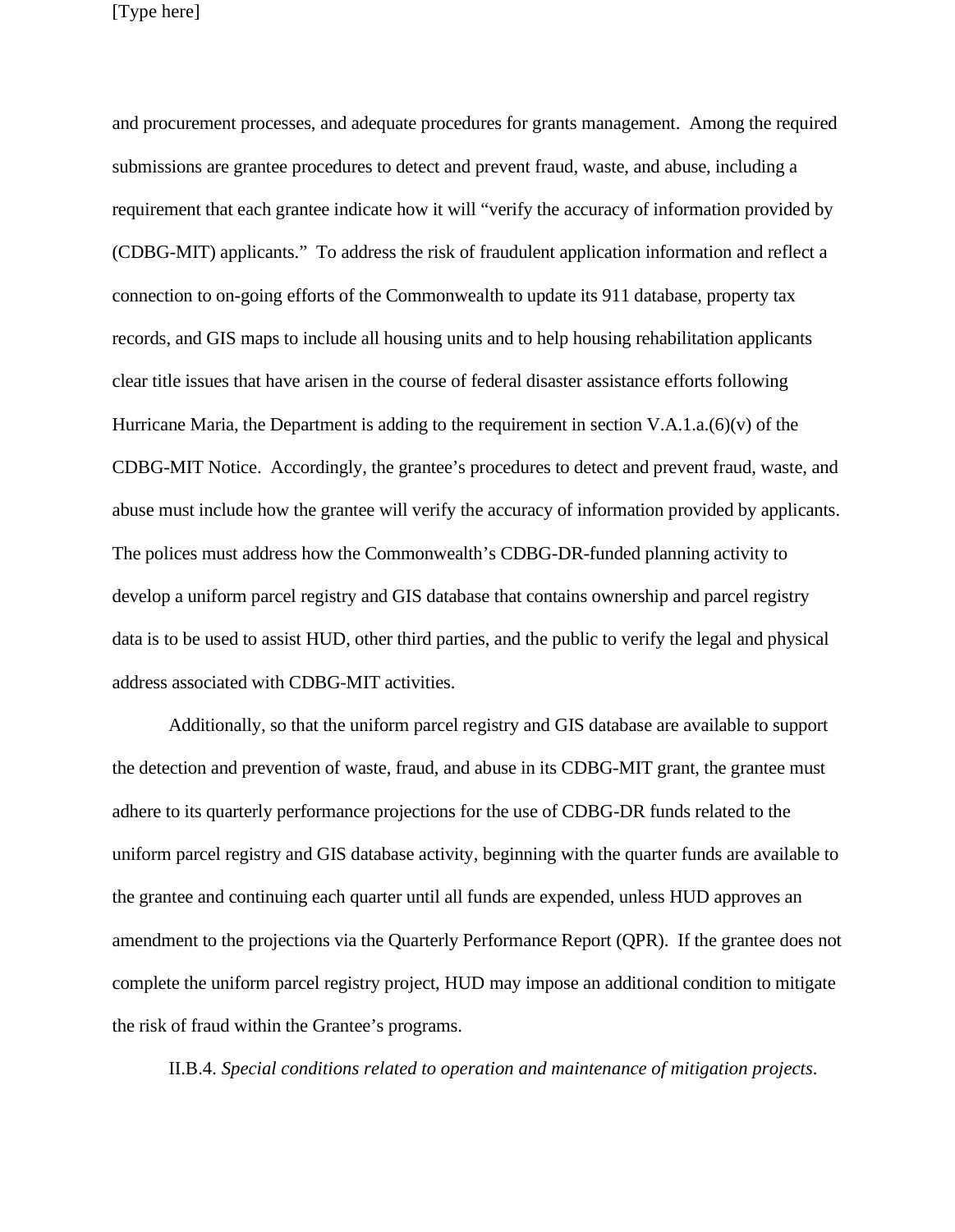Section V.A.2.a of the CDBG-MIT Notice establishes the requirements for a grantee's CDBG-MIT action plan and section V.A.2.a (10) of that notice requires the grantee to describe how it will fund long-term operation and maintenance of certain CDBG-MIT projects. In addition to the requirement of the CDBG-MIT Notice, this notice requires the grantee to include additional information in its action plan in recognition of the fiscal and financial management challenges of the Commonwealth of Puerto Rico, and the impact of these challenges on the ability of the Commonwealth to ensure continued operation and maintenance of CDBG-MIT projects to achieve the intended risk reduction.

In its action plan, the grantee must describe all resources, including user fees or Commonwealth or local resources, that have been identified for the operation and maintenance costs of projects assisted with CDBG-MIT funds. The action plan shall indicate that, within one year of approval of the action plan and annually thereafter, the Commonwealth shall submit an operation and maintenance plan to HUD which shall identify the sources(s) and amount(s) of revenue that will be sufficient to operate and maintain infrastructure and public facility projects funded with CDBG-MIT funds and which shall identify the entity or entities responsible for the operation and maintenance of those projects.

II.B.5. *Special Condition Related to Covered Projects.* As described in the CDBG-MIT Notice, for grantees that are considered by HUD to have "unmitigated high risks" that impact their ability to implement large scale projects, HUD may impose special grant conditions, including but not limited to a lower dollar threshold for the large-scale infrastructure projects that meet the definition of a Covered Project. Covered Projects are subject to the additional action plan requirements described in section V.A.2.h. of the CDBG-MIT notice. As the Commonwealth of Puerto Rico has been determined by HUD to have unmitigated high risks with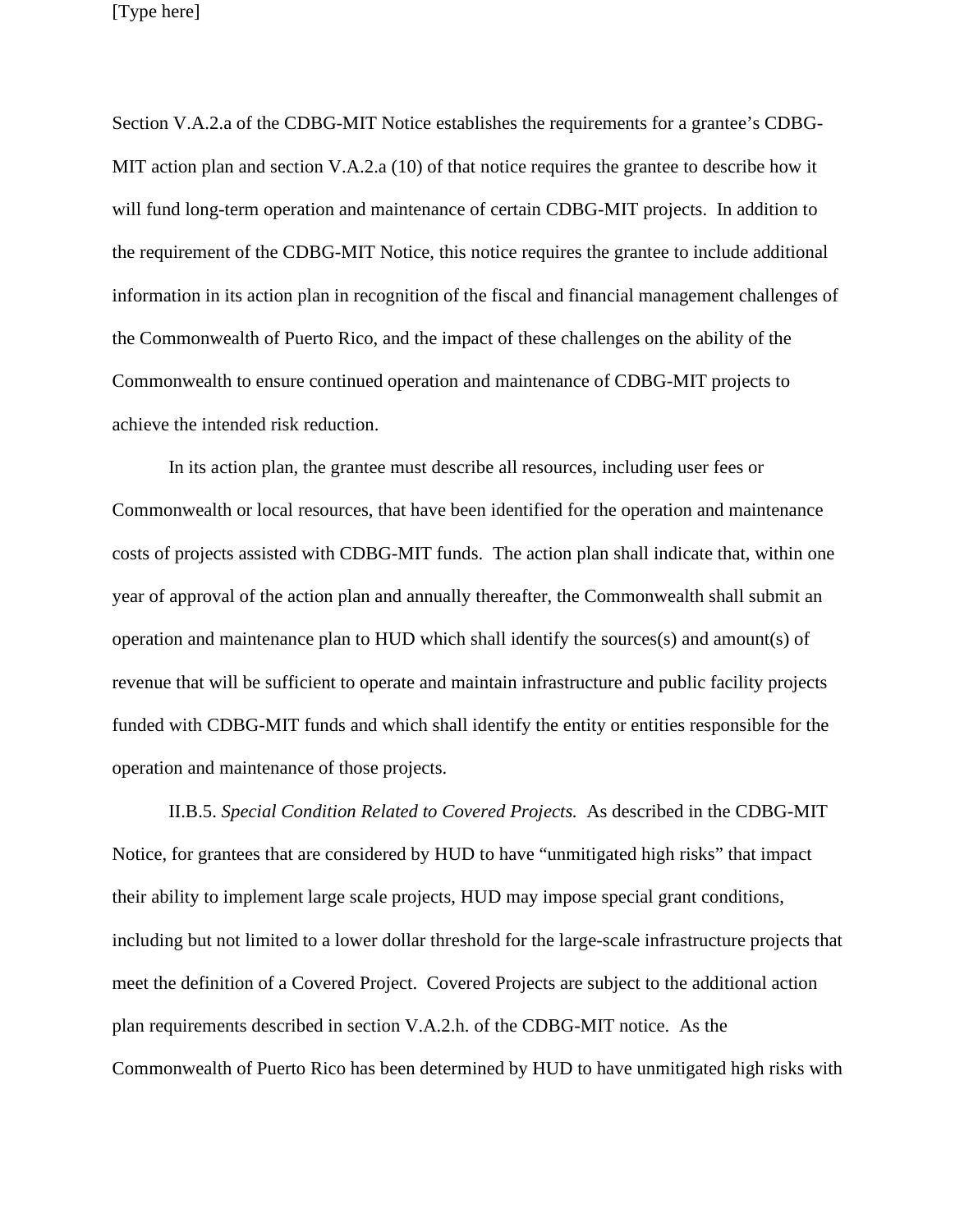regard to its capacity, a Covered Project for the grantee will alternatively be defined as an infrastructure project having a total project cost of \$50 million or more, with at least \$25 million of CDBG funds (regardless of source (e.g., CDBG-DR, CDBG-MIT, or CDBG)).

II.B.6. *Additional implementation plan capacity assessment requirements.* In addition to the submission requirements established for the implementation plan and capacity assessment provided in section V.A.1.b. of the CDBG-MIT Notice, the Commonwealth of Puerto Rico shall submit evidence that it has secured or is in the process of securing staff and contractors necessary to effectively implement CDBG-MIT funded programs and projects. Staff and contractors must be identified by the grantee in a Staff Analysis Worksheet. The Staff Analysis Worksheet must be submitted within 90 days of the CDBG-MIT grant agreement as a supplement to the Grantee's pregrant implementation and capacity assessment submission. The Worksheet must show the staff that are in place and all of their responsibilities, including the staff that have responsibilities for program-related civil rights compliance and staff and contracted support for implementation of the funds and programs associated with the obligation. The Grantee also shall identify staff responsible for fraud prevention and their specific responsibilities. After receiving the Staff Analysis Worksheet, HUD may establish a special condition requiring the Grantee to hire specific staff positions that HUD determines are critical to the Grantee's implementation of CDBG-MIT funded programs and projects. Any specific position required by HUD must be advertised within 90 days of HUD's inclusion of a specific position in a grant condition and filled within 90 days following advertisement. To reduce the risk of noncompliance within a particular program or project due to lack of staff capacity, when HUD requires the Grantee to hire a specific position, a portion of CDBG-MIT funds the Grantee designated at risk of noncompliance shall remain in a restricted balance in the Disaster Recovery and Grants Reporting (DRGR) system until HUD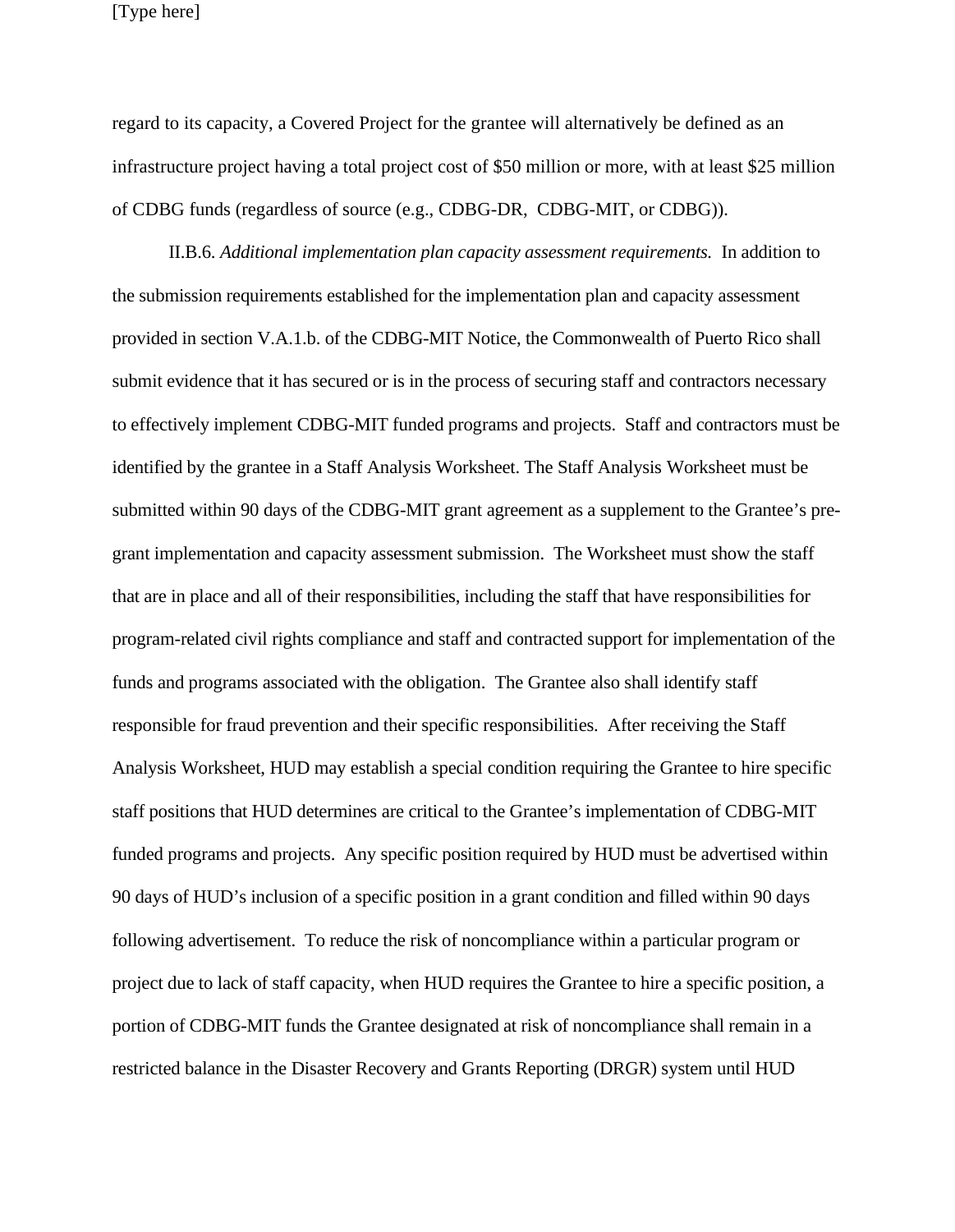[Type here]

receives evidence that the Grantee has advertised and filled the required staff positions. The amount of the restricted balance will be identified in the grant condition, and will be based on HUD's determination of the amount that will allow the Grantee to undertake initial work to support the launch of the at-risk activity, but will reduce the risk by adding staff capacity before incurring significant activity implementation costs.

II.B.7. *Enhanced subrecipient monitoring and oversight.* Sections V.A.1.a.(6)(i) and (ii) of the CDBG-MIT Notice require grantees, as part of the implementation plan and capacity assessment, to submit criteria to be used to evaluate the capacity of potential subrecipients and certain details about subrecipient monitoring. In addition to these requirements, the Commonwealth of Puerto Rico shall submit a monitoring plan for its subrecipients to HUD within 90 days of the approval of the CDBG-MIT action plan.

II.B.8. *Financial Management Related to Indirect Cost Risk.* Based on applicable requirements and risks related to charges to grants for indirect costs, the Grantee must: (1) Prepare an indirect cost proposal prior to charging indirect costs to the Grant. The indirect cost proposal and related documentation to support the costs must be submitted to its cognizant agency for indirect costs if required pursuant to Appendix VII to Part 200—States and Local Government and Indian Tribe Indirect Cost. (2) Require each subrecipient receiving a subaward under the Grant to prepare an indirect cost proposal prior to charging indirect costs to the subaward. The indirect cost proposal and related documentation to support the costs must be submitted to its cognizant agency for indirect costs if required pursuant to Appendix IV to Part 200—Indirect (F&A) Costs Identification and Assignment, and Rate Determination for Nonprofit Organizations or Appendix VII to Part 200—States and Local Government and Indian Tribe Indirect Cost Proposals, or if the subrecipient is an Institution of Higher Education (IHE),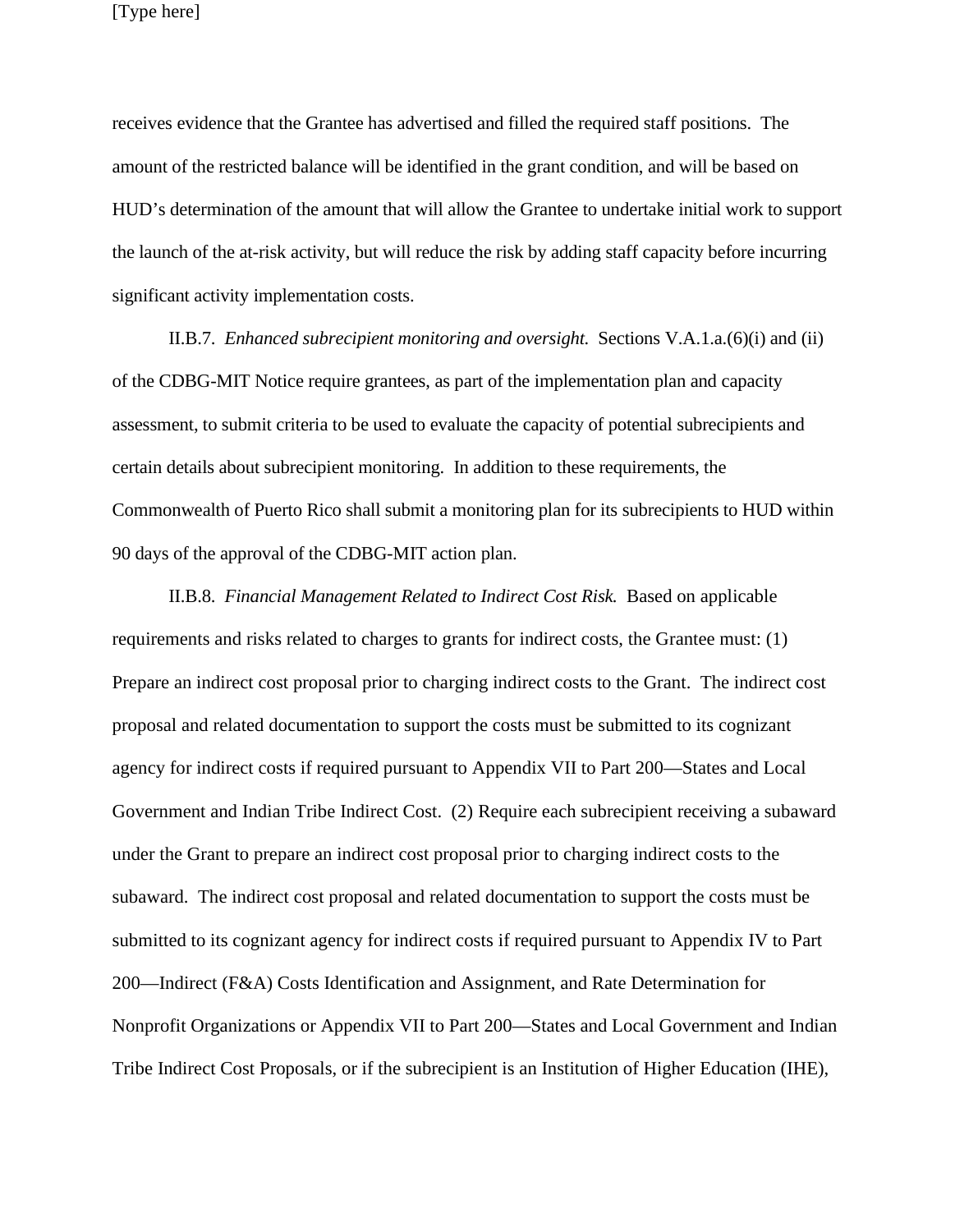pursuant to Appendix III to Part 200 – Indirect (F&A) Costs Identification and Assignment, and Rate Determination for IHEs. If a subrecipient does not have a cognizant agency, the Grantee is responsible for reviewing the indirect cost proposal if submission to a cognizant agency would otherwise be required.

All costs charged to the Grant or a subaward must comply with the cost principles specified at 2 CFR Part 200, Subpart  $E - Cost$  Principles. Neither the Grantee nor any subrecipient may charge a fee to the Grant or a subaward for the purpose of defraying costs of work performed by the Grantee or subrecipient that would otherwise be subject to such cost principles or would include an increment above allowable costs.

II.B.9. *Staff and subrecipient fraud prevention and other federal requirements training.*  Section V.A.18 of the CDBG-MIT Notice requires each CDBG-MIT grantee and its subrecipients to attend fraud related training provided by HUD OIG to assist in the proper management of CDBG-MIT grant funds. Additionally, in order to prevent discriminatory practices in the administration of CDBG-MIT funds and to reduce the risk of having new staff who are not familiar with federal requirements, the Commonwealth's CDBG-MIT staff and CDBG-MIT subrecipients must attend program-related civil rights and fair housing requirements training. Within 90 days of execution of the CDBG-MIT grant agreement, the Commonwealth shall submit documentation to HUD that CDBG-MIT staff and CDBG-MIT subrecipients have completed such training. The Grantee shall maintain documentation that staff hired and subrecipients selected after the CDBG-MIT grant agreement attended required training. The grantee shall also identify staff responsible for fraud prevention and their specific responsibilities.

II.B.10. *Citizen engagement.* In response to the limited experience of the grantee in administering a CDBG-MIT grant, particularly experience in engaging the community after a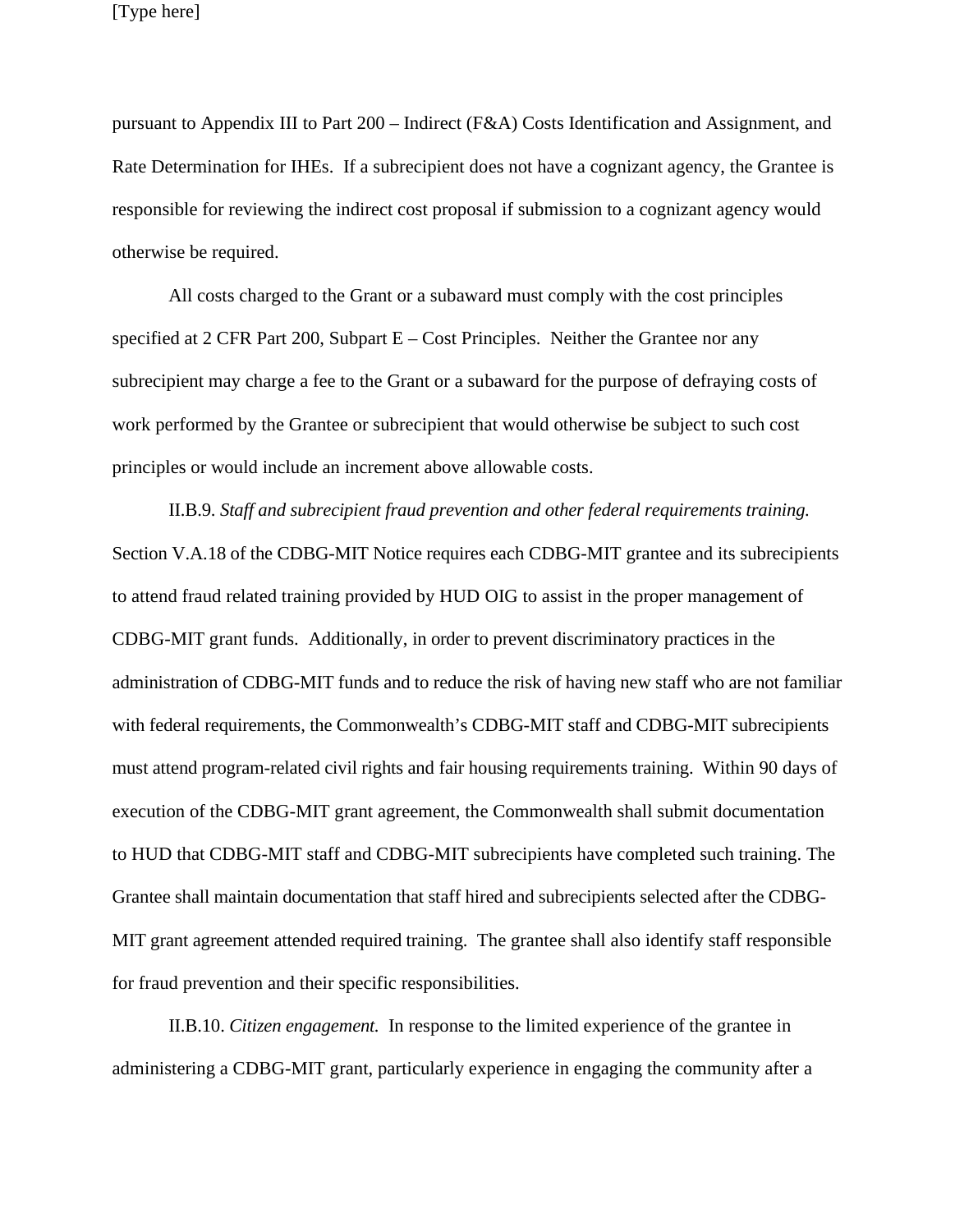major disaster, the Commonwealth shall indicate in its implementation plan for CDBG-MIT that it has in place public affairs staff with community engagement experience and that it has updated its citizen participation plan to include specific outreach actions designed to mitigate risks arising from public pressure and a lack of broad community input in the identification of mitigation needs.

II.B.11. *Submission of internal audit reports and posting of reports.* Section V.A.1.a. (6)(iii) of the CDBG-MIT Notice provides that HUD may establish a grant condition to require grantees to submit copies of the reports of its internal auditor directly to HUD. Accordingly, the Commonwealth of Puerto Rico shall submit to HUD and HUD's Office of Inspector General (OIG) a copy of all reports issued by its internal auditor, and if the internal auditor does not issue formal reports then the grantee will instead submit a regular summary of findings and assessments made by the auditor. Additionally, while all CDBG-MIT grantees are required to post certain information on the grantee's website pursuant to section V.A.3.d of the CDBG-MIT Notice, the Commonwealth shall also post final audit reports issued by HUD's OIG on the grantee's website, (including any translations of such reports, as available), along with any other relevant reports that HUD requests that the grantee posts on its website.

II.B.12. *Additional requirements for policies and procedures.* The Commonwealth of Puerto Rico shall develop and maintain policies and procedures and shall describe for each program (or project, as applicable): the eligible activities; the required records management practices; procurement requirements; subrecipient oversight; providing technical assistance; monitoring practices; policies for assigning direct costs to the correct program or project; and timely expenditure of funds. The policies and procedures shall include a plan for training all subrecipients on all federal and state CDBG-MIT requirements (e.g. program-related civil rights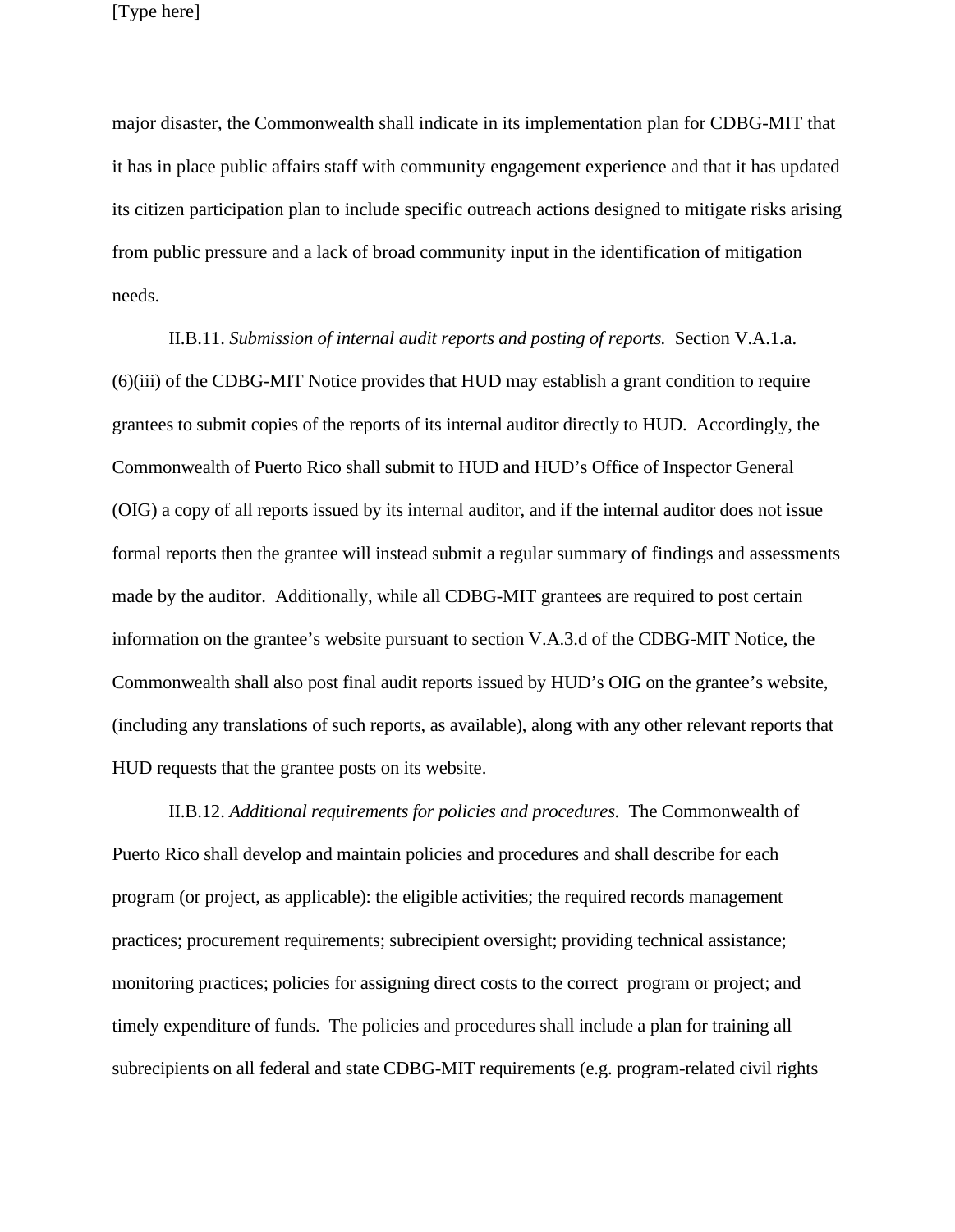requirements training). The grantee's policies and procedures shall provide that the grantee shall comply with federal accessibility requirements to the extent that they apply to activities funded with CDBG-MIT funds. The grantee shall submit the policies and procedures to HUD within 30 days of HUD's execution of the grant agreement or before the grantee awards funds to subrecipients, whichever is later.

II.B.13. A*dditional requirements for Cost Allowability.* The Federal government can only share in a cost to the extent it is necessary and reasonable. To reduce risks related to a lack of financial management capacity, the following condition applies:

II.B.13.a. Based upon applicable regulations and guidance related to the construction labor costs resulting from the minimum wage established by Commonwealth of Puerto Rico Executive Order 2018-033, the grantee shall not take into account the minimum wage rate established by Executive Order 2018-033 for construction contracts entered by the Commonwealth when determining whether a wage cost is reasonable under the factors at 2 CFR 200.404. Before charging wage costs to this grant, the Grantee must make an independent determination that wages to be paid with grant funds are reasonable, using factors such as the prevailing wage established by the Department of Labor or other indicators of market wage rates for comparable labor in the geographic area, and the restraints or requirements imposed by such factors as sound business practices and arm's-length bargaining.

II.B.14. *Additional requirements for Grant Method of Distribution Risk.* Based on the risk of using another partner agency/agencies or subrecipients without CDBG-DR or CDBG-MIT grant experience that are budgeted for activities equal to or exceeding \$500 million, within 90 days of the execution of the grant agreement:

(1) The Grantee must provide a monitoring plan for overseeing the performance of other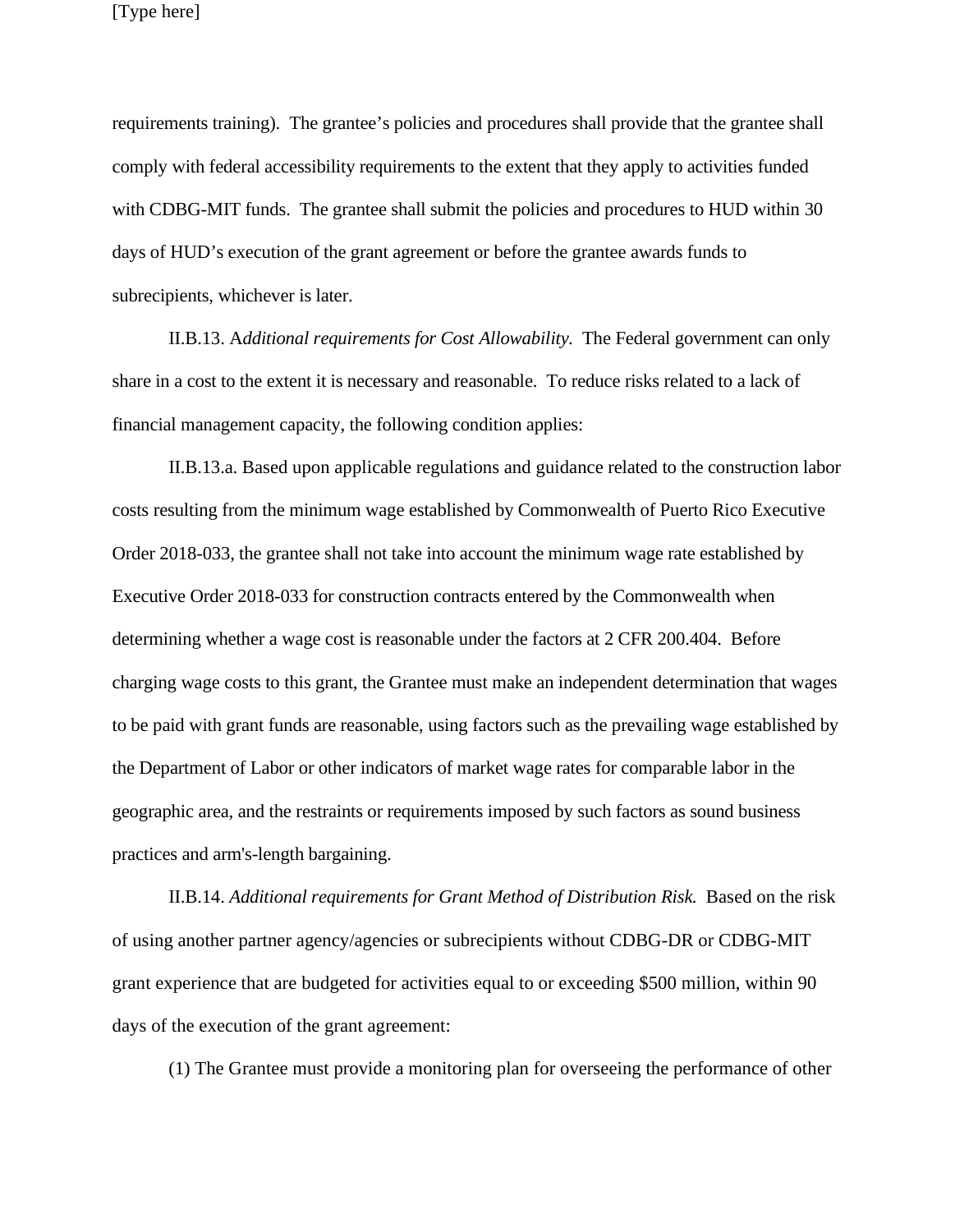agencies, existing subrecipients, and subrecipients that will receive subawards (used here to mean grant funds provided to another agency of the Grantee or to a subrecipient) under the approved action plan for mitigation with dates and areas of review. The monitoring plan shall include:

- (a) An evaluation of each agency or subrecipient's risk of noncompliance with Federal statutes, regulations, and the terms and conditions of the subaward for purposes of determining the appropriate agency or subrecipient monitoring. The evaluation must include consideration of the following factors:
	- i. The agency or subrecipient's prior experience with the same or similar grant;
	- ii. The results of previous audits including whether the agency or subrecipient receives a Single Audit in accordance with 2 CFR Part 200, Subpart F—Audit Requirements, and the extent to which the same or similar grant has been audited as a major program;
	- iii. Whether the agency or subrecipient has new personnel or new or substantially changed systems; and,
	- iv. The extent and results of HUD monitoring, if the agency or subrecipient also receives Federal awards directly from HUD.
- (b) A plan to monitor the activities of the agency or subrecipient as necessary to ensure that the subaward is used for authorized purposes, in compliance with Federal statutes, regulations, and the terms and conditions of the subaward; and that subaward performance goals are achieved, including:
	- i. Review of financial and performance reports required by the Grantee;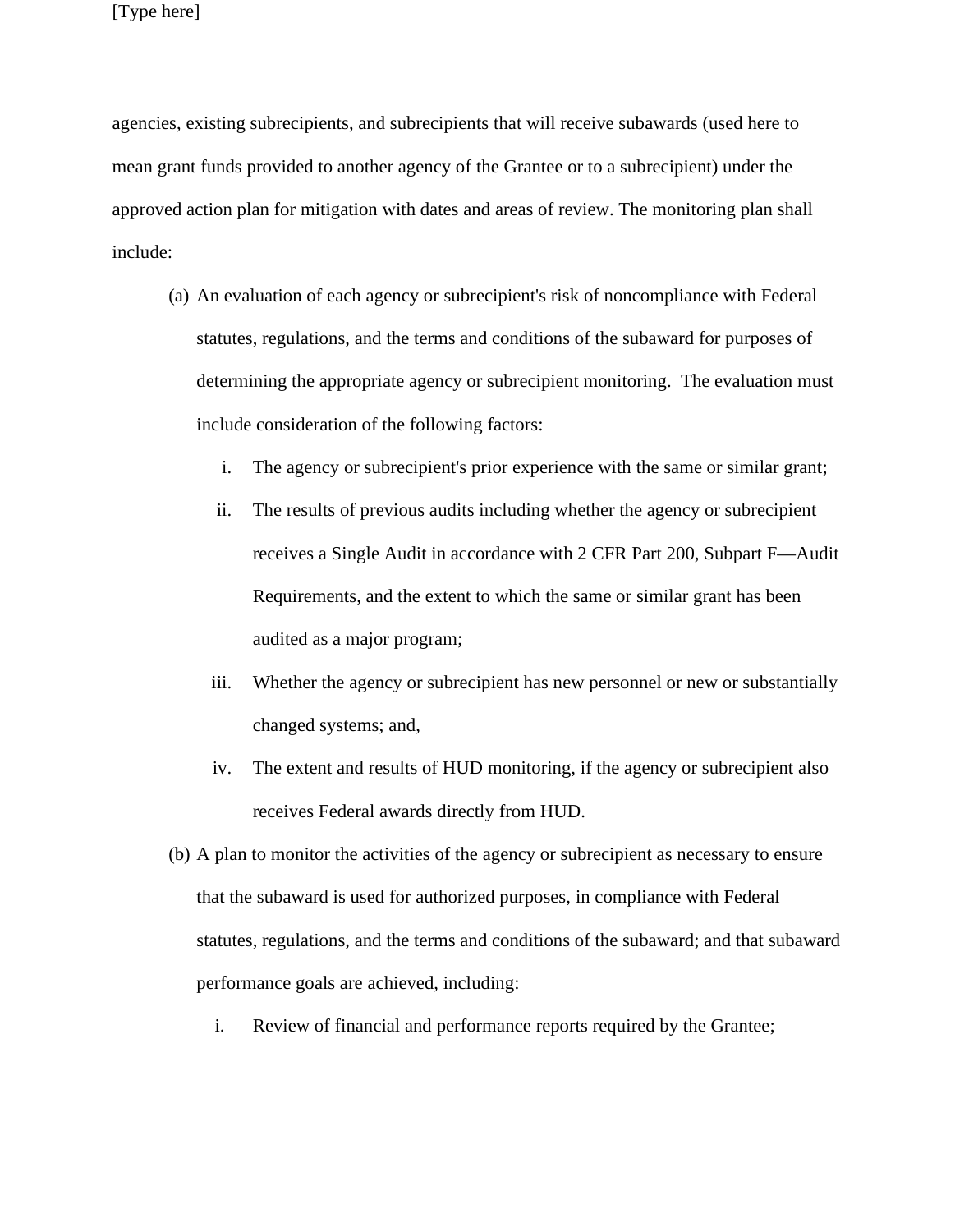- ii. Review of expenditures to determine that charges to the subaward by another agency or subrecipient conform to the cost principles at 2 CFR Part 200, Subpart  $E - Cost$  Principles, and are net of all applicable credits.
- iii. Follow-up and ensuring that the agency or subrecipient takes timely and appropriate action on all deficiencies pertaining to the subaward as detected through audits, on-site reviews, and other means;
- iv. Issuance of a management decision for audit findings pertaining to the subaward as required by § 200.521 Management decision; and,
- v. A schedule of follow-up actions to be taken to resolve a finding of noncompliance and identify the official responsible for such actions.

(2) The Grantee must provide copies of agency memoranda of agreement and subrecipient agreements for subawards above \$200 million or those evaluated by HUD to be the highest risk as well as a certification by the parties to each agreement that the agreement for CDBG-MIT funds is legally-binding.

(3) The Grantee must impose specific subaward conditions upon an agency or subrecipient as described in §200.207 Specific conditions.

(4) The Grantee, based on the evaluation of risk posed by the agency or subrecipient, must ensure proper accountability and compliance with program requirements and achievement of performance goals by:

- (a) Providing agencies or subrecipients with training and technical assistance on program-related matters;
- (b) Performing on-site reviews of the agency's or subrecipient's program operations; and,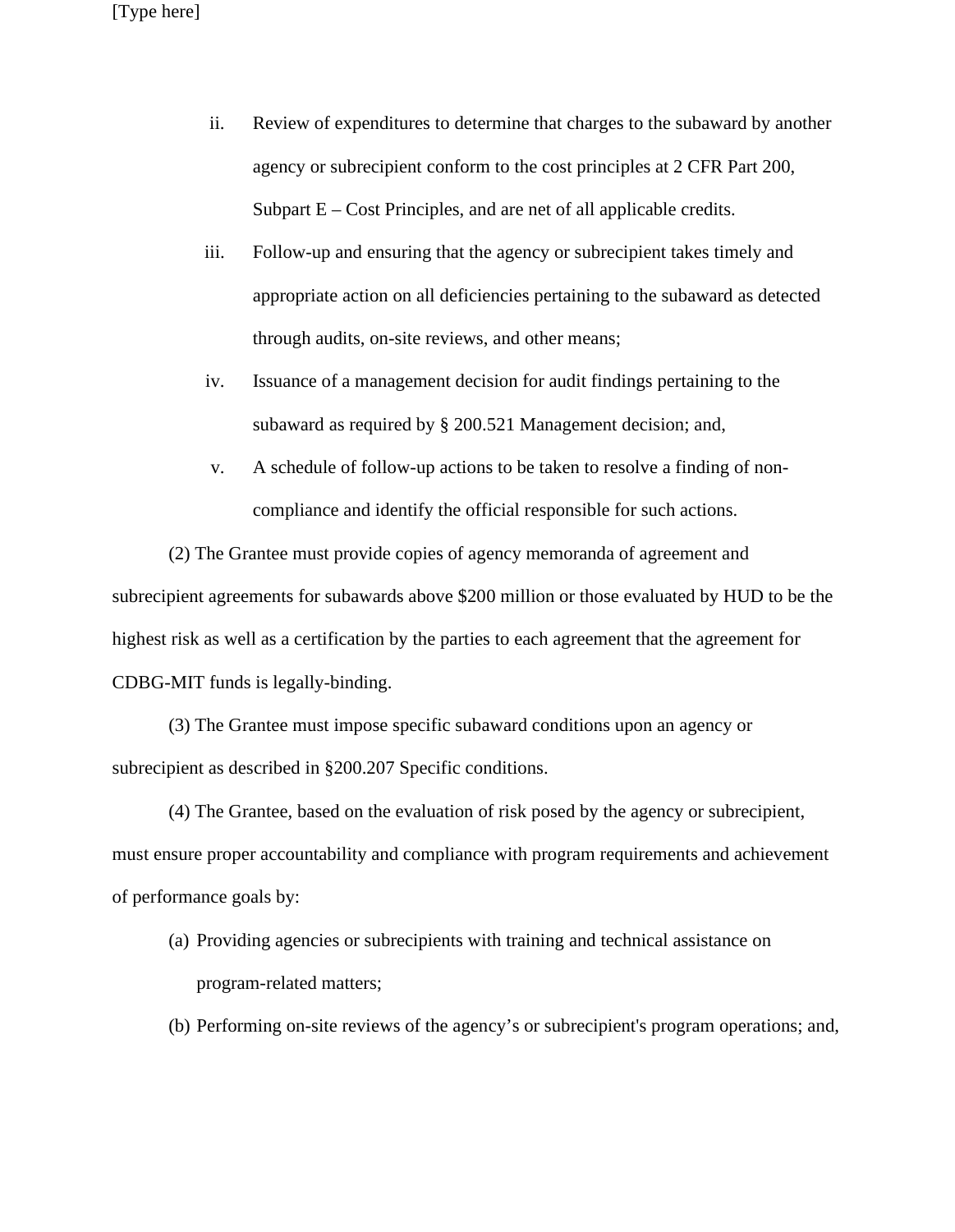(c) Arranging for agreed-upon-procedures engagements as described in §200.425 Audit services.

(5) The Grantee must verify that every agency (where not included in the audit of the grantee) or subrecipient is audited as required by Subpart F—Audit Requirements of 2 CFR part 200 when it is expected that the agency or subrecipient's subaward expended during the respective fiscal year equaled or exceeded the threshold set forth in §200.501 Audit requirements.

(6) The Grantee must consider whether the results of the agency or subrecipient's audits, onsite reviews, or other monitoring indicate conditions that necessitate adjustments to the Grantee's own records.

(7) The Grantee must take enforcement action against noncompliant agencies or subrecipients as described in §200.338 Remedies for noncompliance of this part and in program regulations.

II.B.15. *Additional requirements for Fiscal Distress Risk.* Based on the financial risk posed by the Grantee's fiscal distress (as evidenced by ongoing debt restructuring pursuant to the Puerto Rico Oversight, Management, and Economic Stability Act (PROMESA), 48 U.S.C. §§ 2101-2241) the Grantee must comply with the requirements of the October 26, 2017 "ORDER GRANTING URGENT JOINT MOTION OF THE COMMONWEALTH OF PUERTO RICO, PUERTO RICO HIGHWAYS AND TRANSPORTATION AUTHORITY, PUERTO RICO ELECTRIC POWER AUTHORITY, AND THEPUERTO RICO FISCAL AGENCY AND FINANCIAL ADVISORY AUTHORITY FOR ORDER CONCERNING RECEIPT AND USE OF ANTICIPATED FEDERAL DISASTER RELIEF FUNDS AND PRESERVING RIGHTS OF PARTIES," as may be amended from time to time by the United States District Court for the District of Puerto Rico or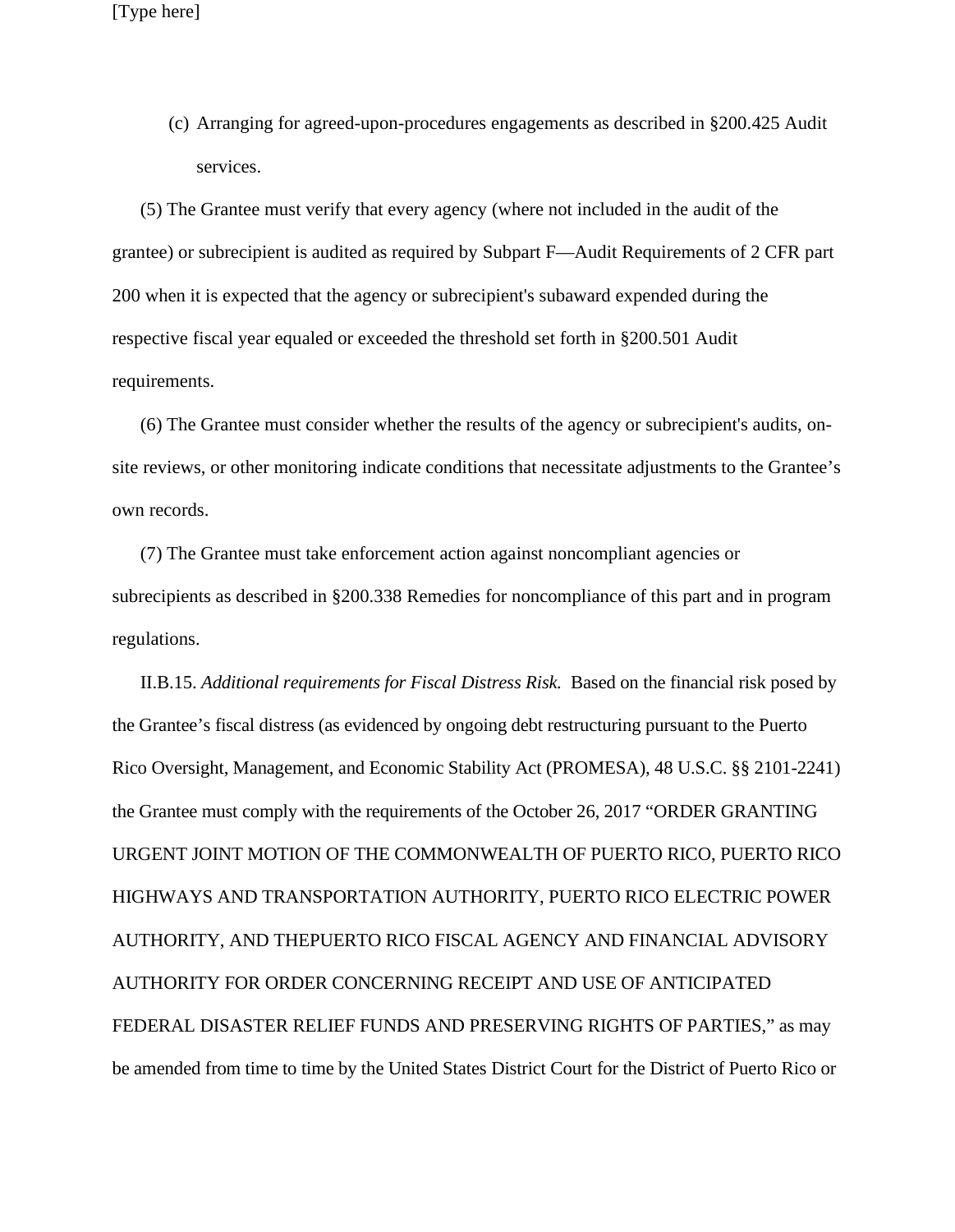other court with jurisdiction (the Order). As required by the Order, grant funds received by the Commonwealth or other Non-Federal entity (as defined by 2 CFR 200.69) shall be deposited solely into a Disaster Relief Account, meaning a new, segregated, non-co-mingled, unencumbered account held in the name of the Commonwealth or of the Non-Federal entity to whom the funds have been provided, and shall be used solely for eligible activities. Evidence of the Disaster Relief Account held by the Commonwealth must be provided to HUD within 60 days of the date of the CDBG-MIT grant agreement with the submission of a completed SF-1199 (direct deposit form) or other similar form specified by HUD. The Grantee must maintain documentation of the Disaster Relief Accounts held by other Non-Federal entities that receive grant funds from the Grantee.

#### **III. Catalog of Federal Domestic Assistance**

The Catalog of Federal Domestic Assistance numbers for the disaster recovery grants under this notice are as follows: 14.218 and 14.228.

#### **IV. Finding of No Significant Impact**

A Finding of No Significant Impact (FONSI) with respect to the environment has been made in accordance with HUD regulations at 24 CFR part 50, which implement section 102(2)(C) of the National Environmental Policy Act of 1969 (42 U.S.C. 4332(2)(C)). The FONSI is available for inspection at HUD's Funding Opportunities web page at: https://www.hud.gov/program\_offices/spm/gmomgmt/grantsinfo/fundingopps. The FONSI is available for public inspection between 8 a.m. and 5 p.m. weekdays in the Regulations Division, Office of General Counsel, Department of Housing and Urban Development, 451 7th Street, SW, Room 10276, Washington, DC 20410-0500. Due to security measures at the HUD Headquarters building, an advance appointment to review the docket file must be scheduled by calling the Regulations Division at 202-708-3055 (this is not a toll-free number). Hearing- or